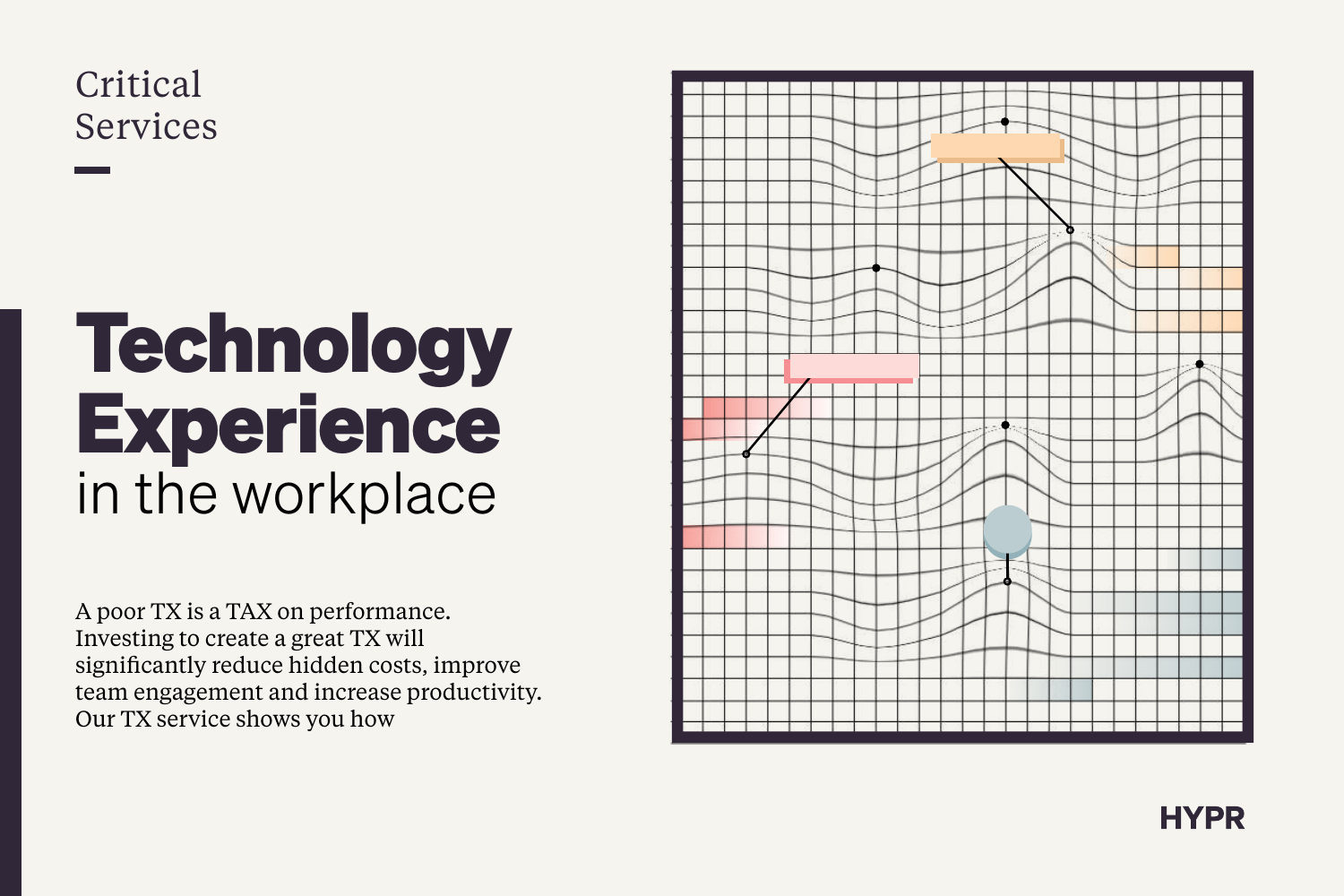# What's 'Technology Experience'?

### **TX – a pillar of EX**

Technology Experience (TX) in the workplace is one of three experience environments or 'pillars' – along with Culture and Physical. These three make up total Employee Experience (EX).

Weaknesses in the 'touchpoints' in any pillar have significant effects on employee engagement and productivity. EX aims to address these, with TX focusing on improving the technology touchpoints.

#### **Technology touchpoints**

Everyone uses an organisation's technology system to do their work. The system includes hardware (mobile, laptop etc.), the tools and apps that run on them and the connectivity to access your business systems. The main engagement points with the system that determine the TX are:

- Onboarding and employee lifecycle
- **EXECT:** Training and guides on how to access/use your systems
- Stable and reliable access to the tools needed to work
- Network access and connectivity
- Getting access to new things as their needs change
- User support firstline support, service desk
- Communication and engagement

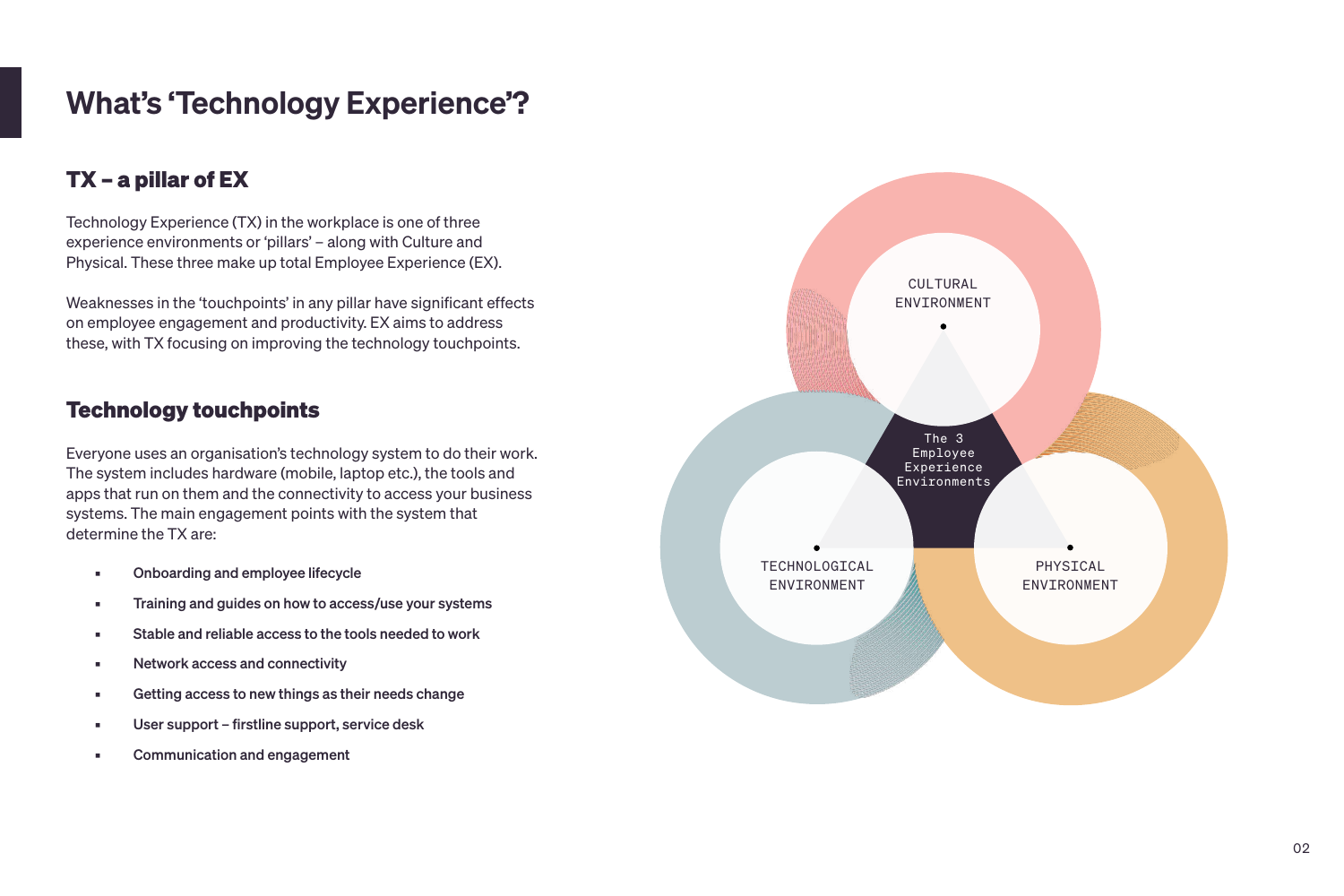Looking after those touchpoints to create a great TX delivers:

- **EXECUTE:** Happier people and higher team engagement
- **EXECT:** Faster team onboarding (the path to productive work)
- **EXECUTE:** Higher team productivity over time
- Higher team retention
- **EXECUTE:** Improved delivery of value to customers

## Why does it matter? TX is more important than ever...

 $\blacktriangleright$ 

 $\blacktriangleright$ 

 $\blacktriangleright$ 

 $\blacktriangleright$ 

The tech landscape is becoming more complex and it's changing faster

Work patterns are shifting – more people are working from home more of the time

The talent shortage is here to stay

Demands from the changing workplace are accelerating with each generation

*A great TX helps people keep up-to-speed seamlessly*

*A great TX de-risks WFH disruption and disengagement*

*A great TX helps retain and attract people*

*A great TX brings consumer-level choice with enterprise quality*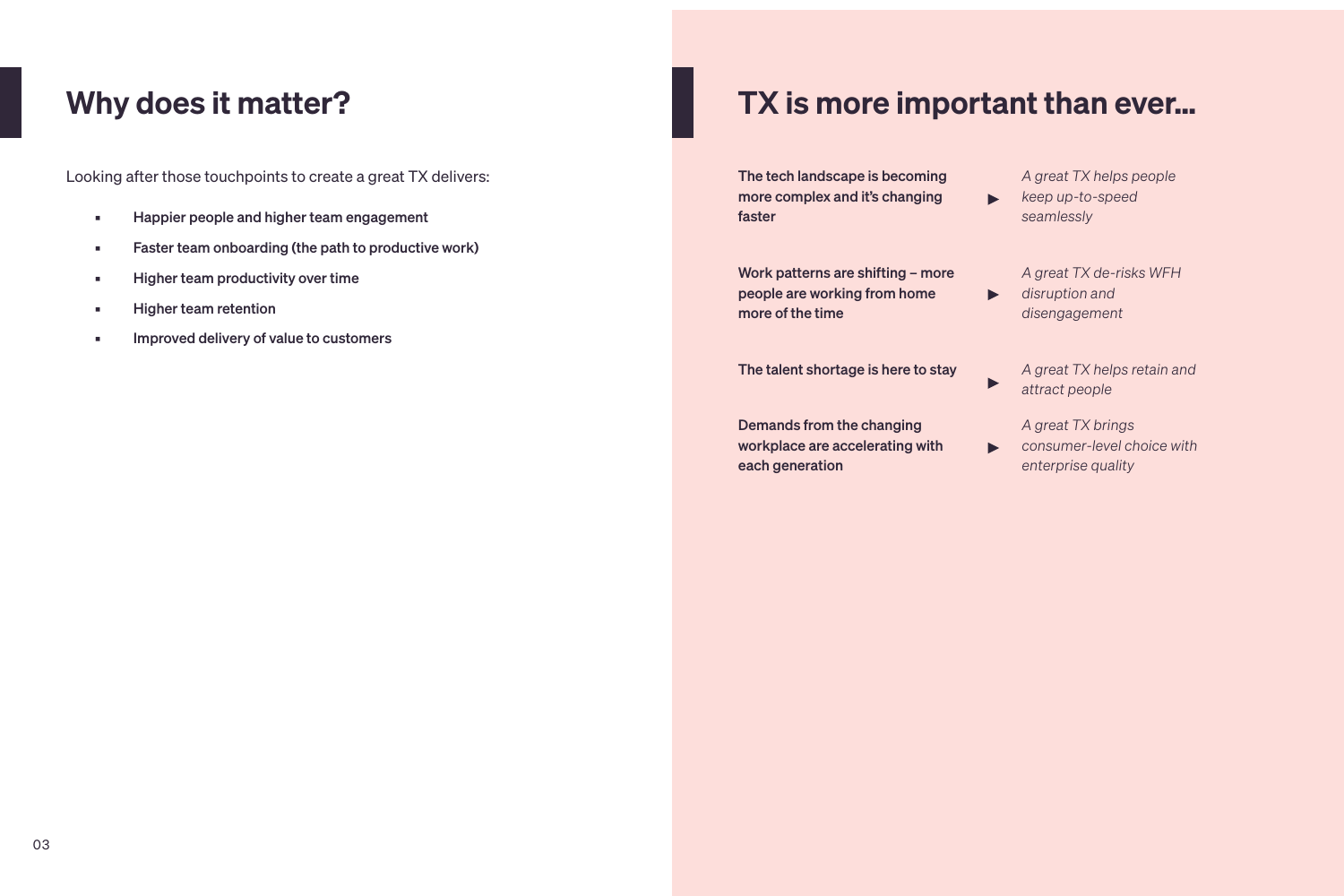What's the reality?

#### **THE PATTERNS WE SEE**

Of the three experience pillars, TX is the one that receives the least love. The TX in most large enterprises is poor and deteriorating, the impacts are not properly understood and measuring them can be hard.

Here are some of the common patterns we see. You may be familiar with them…

Onboarding periods at large enterprises often extends to… *weeks!*

> Problems with secure remote access seem to be endemic

Distributed working has permanently changed the landscape on remote team collaboration and communications

"Even the most skilled IT people have poor TX – this from a recent client of ours: "20% of our developers' time is overhead – dealing with hardware, systems, getting access to things and having to jump through multiple hoops *every day* just to be productive".

The centralised service desk is not appropriately recognised as the 'front door' to IT. They've become 'ticket flippers' and are ill-equipped to support changing demands

Product teams being dragged into support is not the high-value work the specialist wants or is employed to do. The interruption constrains the delivery of customer value

Fixes for repeat issues should be candidates for automation – they seldom, if ever, are

User issues are allocated to decentralised IT specialists working on the relevant app who are expected to provide support to the user on an 'ad-hoc', 'as-andwhen' basis **21**

 $\triangleright$ 

That spinning wheel!

That

spinning wheel!

Level 2-3 user support is often a side-of-the-desk activity for technical teams. It's usually rushed and done without the attention to user experience provided by firstline support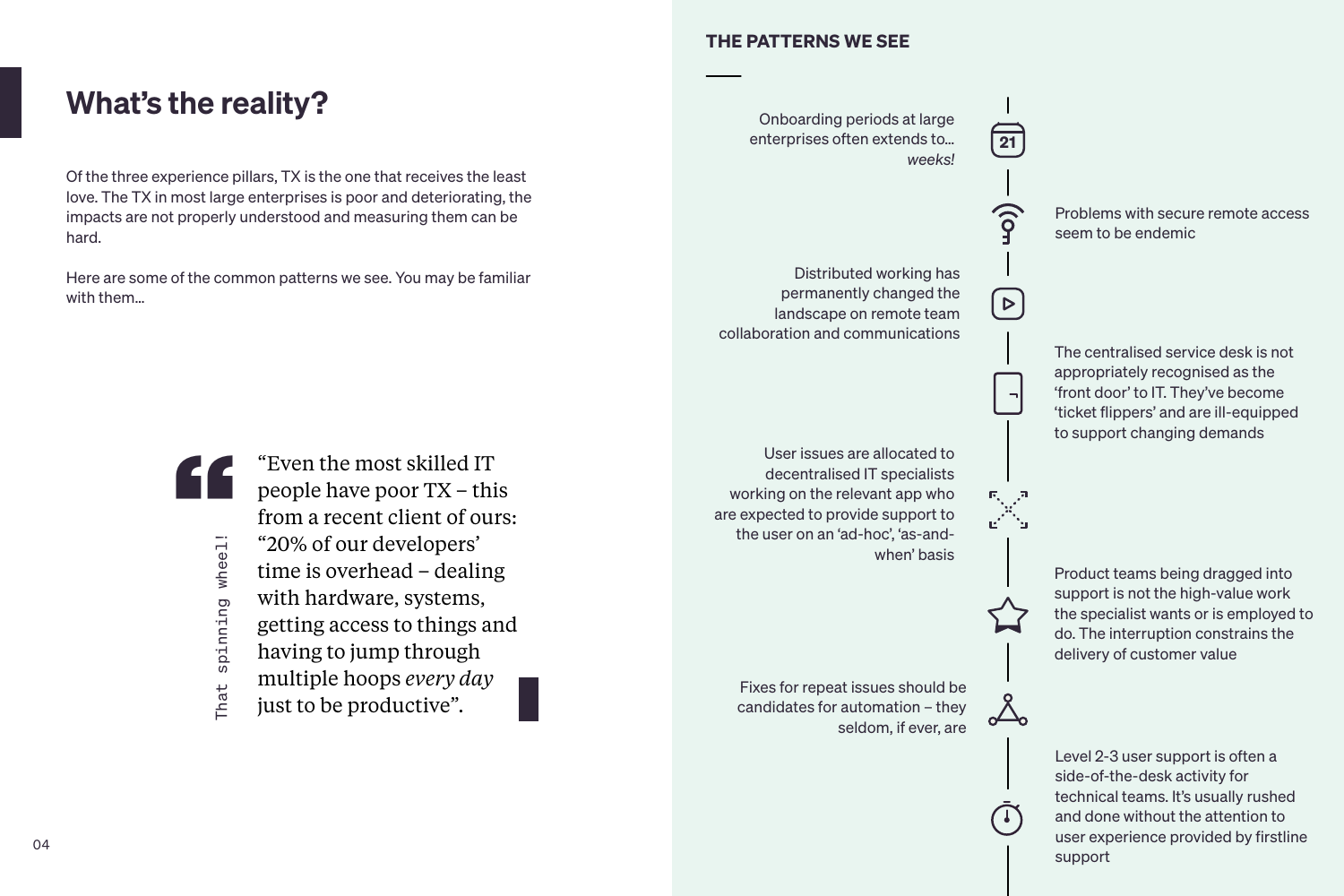In most organisations, the average number of tickets required to solve a single problem is greater than one... And growing

**<sup>21</sup> !**

Digital natives are faced with having to speak to humans because digital interfaces don't exist (it's plain weird to them)

**HI?**

 $\boldsymbol{\mathsf{X}}$ 

Organisations think that functionality is what users really want from technology and focus too much on providing that. What users really want is CONSISTENCY

An end user may raise a ticket that goes nowhere fast or they wait in a queue for 40 minutes for a oneminute fix

The end user has no idea of how to escalate an issue or who to escalate it to. They see a black hole

> Communication doesn't reflect the needs of individual users – support for a business user may be provided in overtly technical language. The user may feel overwhelmed or inadequate

The focus on ticket metrics and KPIs leads to unsatisfactory resolutions, but delivered quickly

#### **IF WE COULD CHANGE ONE THING…**

In our main consulting engagements, we often help clients with complex tech transitions. When our teams join the client teams, they need to be onboarded on the client system fast to get the engagement moving. The onboarding experience of our teams is always an issue and we see first hand what the client's employees are experiencing. *It's because of this experience in our main consulting work that we have established our TX service.*

**?**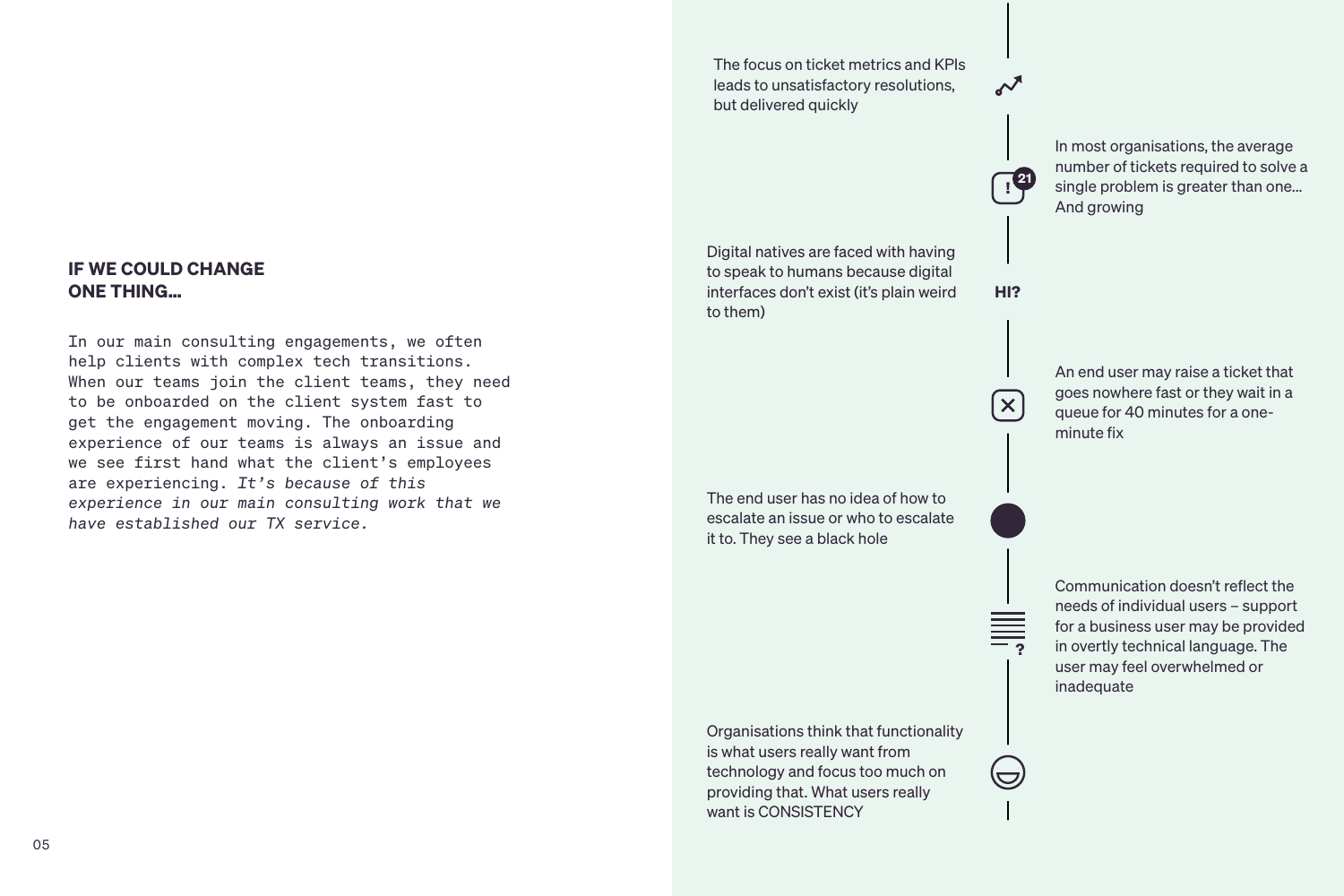# Why is it happening?

#### **Fragmented, ad hoc, uncoordinated**

In most organisations, no single team owns TX. Some elements of it might be managed by a 'service desk' but the rest of support is fragmented – it's usually down to individuals on IT teams to support end users on an ad hoc basis. No one is 'holding' the many stakeholders together. This splintered approach to managing the communications, actions, resolutions and feedback makes it impossible to deliver a great TX.

### **TX is not considered a 'product' or an 'enabler' for all teams**

The lack of ownership means that the organisation isn't thinking of TX as a product, nor does it realise the true value of TX as an enabler for people. The most obvious evidence for this is the 'I don't know who but it's not us' response.

#### **No ownership, no winners**

An unowned TX reinforces the belief that technology is divorced from the business. 'Them and us', not partner and customer. A painful experience is baked in and served up for everyone – including other technologists!

## The 'Dilbert Moment'

The [Urban Dictionary](https://www.urbandictionary.com/define.php?term=Dilbert%20Moment) defines the 'Dilbert Moment' as "*A situation in a technical workspace that would make a great Dilbert cartoon. Usually, you alone find the situation absurd and the instigator is oblivious".*

Developers who frequently have a poor TX often reach the stage where the 'pain' is so accepted that it becomes funny. This Dilbert Moment is a coping mechanism, a private rebellion against the control that leaders have over their tools and the problems that are created as a result. Do these moments exist among your developers?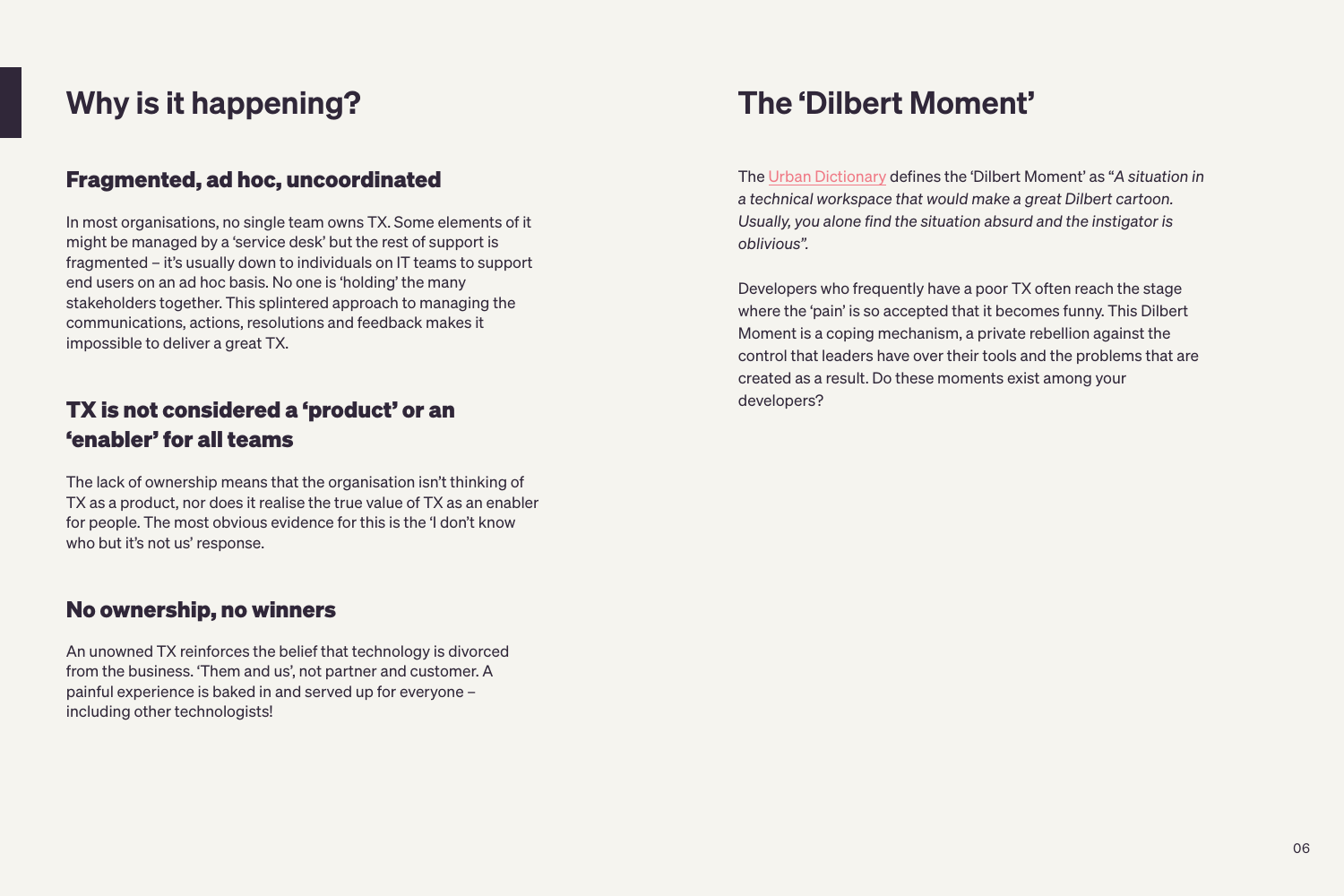# The nine hidden costs of poor TX

# 02 **SUPPORT COST**

6

 $\bigoplus$ 

The hourly cost of the (centralised, non-specialised) service desk time

The hourly cost of the (decentralised, specialist) IT team member who is helping a user to resolve their ticket

The context switching costs of interruption to the IT team member

These three components essentially make up what is known as 'failure demand'. Great TX reduces failure demand

# 01 **ONBOARDING COST**

The hourly cost of an employee who remains unproductive because they can't touch down on the system. This number is probably bigger than you think it is

# 03 **OPPORTUNITY COST**

The decrease in the flow of customer value delivered by the specialist IT team member because they are deployed in lower-value support work

Negative patterns have a cost. The problem with TX is that they are mostly invisible. But you can't argue that they don't exist…

# 04 **DELAY COST**

The hourly cost of a user being unable to deliver customer value because of an issue they have with the system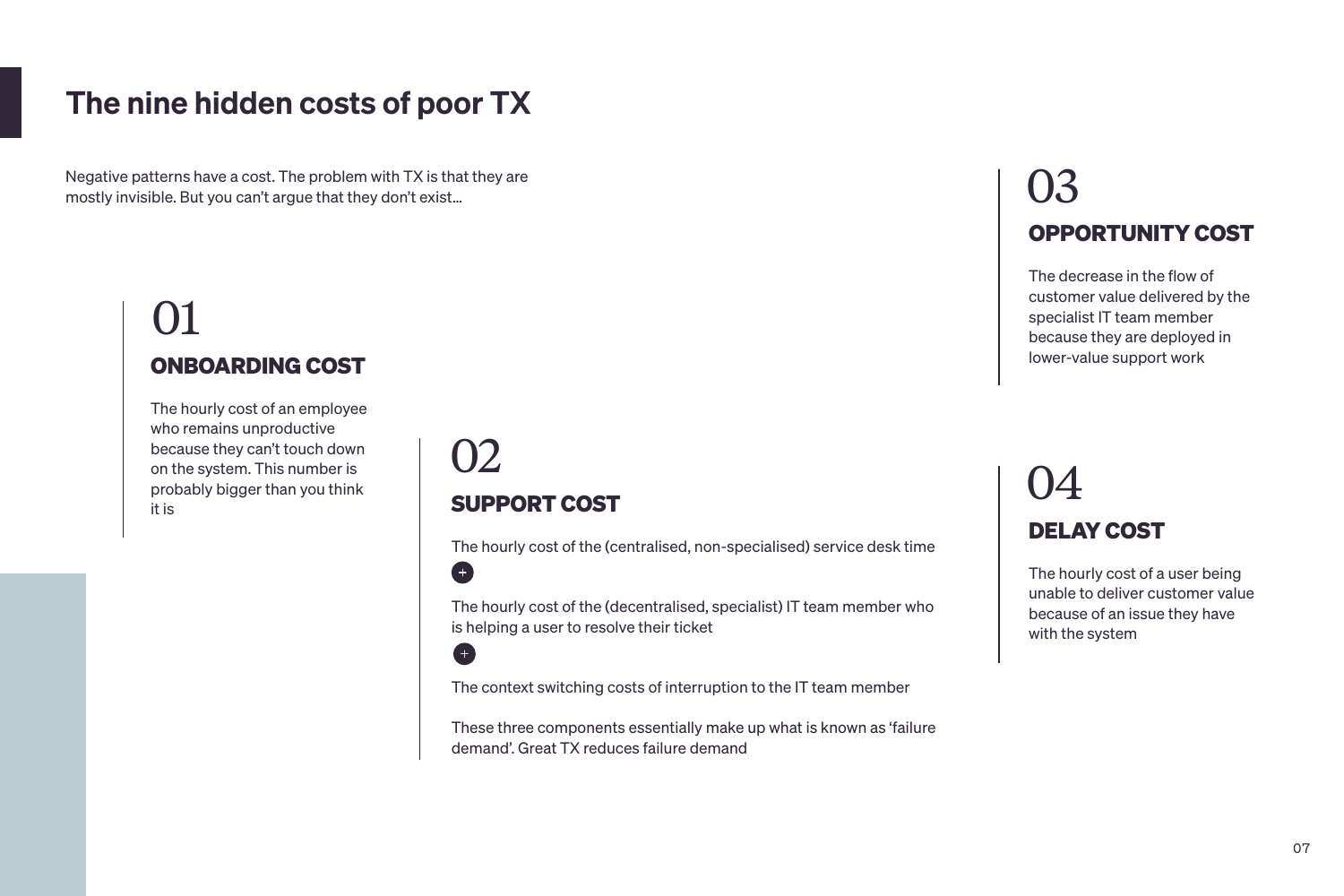# **RECRUITMENT COST**

The cost you incur in going to market to find new people

 $\bullet$ 

6

Œ

The extra price you have to pay them to overcome reputational damage/negativity

# 08 09 **RETENTION COST**

Another onboarding cost

Productivity impact while they are trained and brought up-to-speed

# $\overline{\Omega}$ **EXIT COST**

The extra price you have to pay to retain employees who are considering leaving because of poor TX, compounding their negative sentiment towards your company. It can be the straw that breaks the camel's back The hourly cost of managing exit



The handover costs to other team members

# **'NOISE' COST**

# 05 06 **POLITICAL COST**

The (hard-to-measure) cost of frustrations which build over time and leak across an organisation because root problems remain unresolved. Noise might be defined as increased levels of negative discourse and disengagement which lead to reputational damage (your exit interviews or Glassdoor comments from leavers may show this)

The perception of leadership that IT is getting in the way of the business being successful – which is sadly sometimes true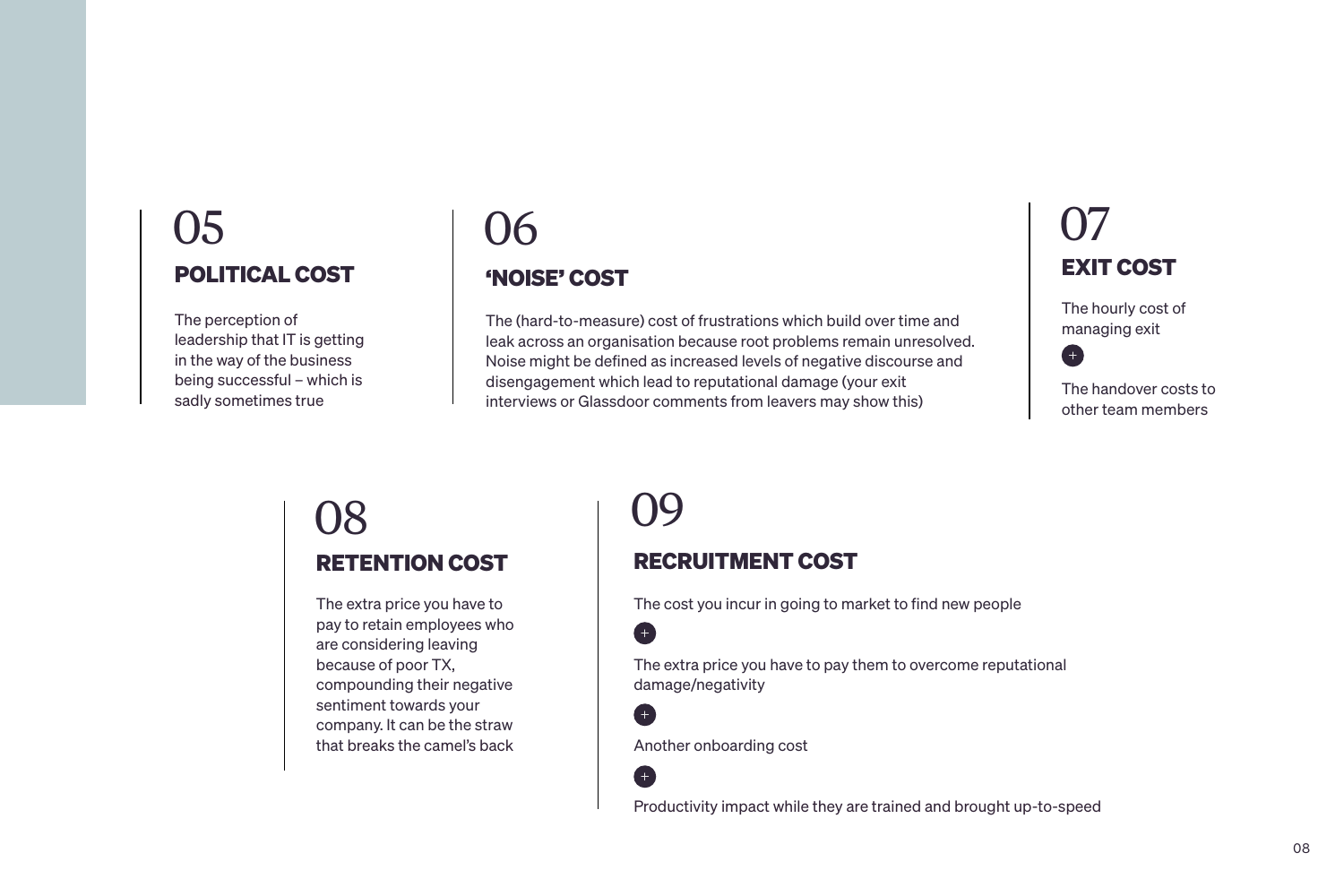## The cost-quality relationship in TX

Poor TX = high hidden costs. These can be reduced significantly by shifting TX to a product and starting with 'Brilliant Basics' approach (see later). As you invest further in the product, hidden costs continue to come down and the quality of TX improves further.

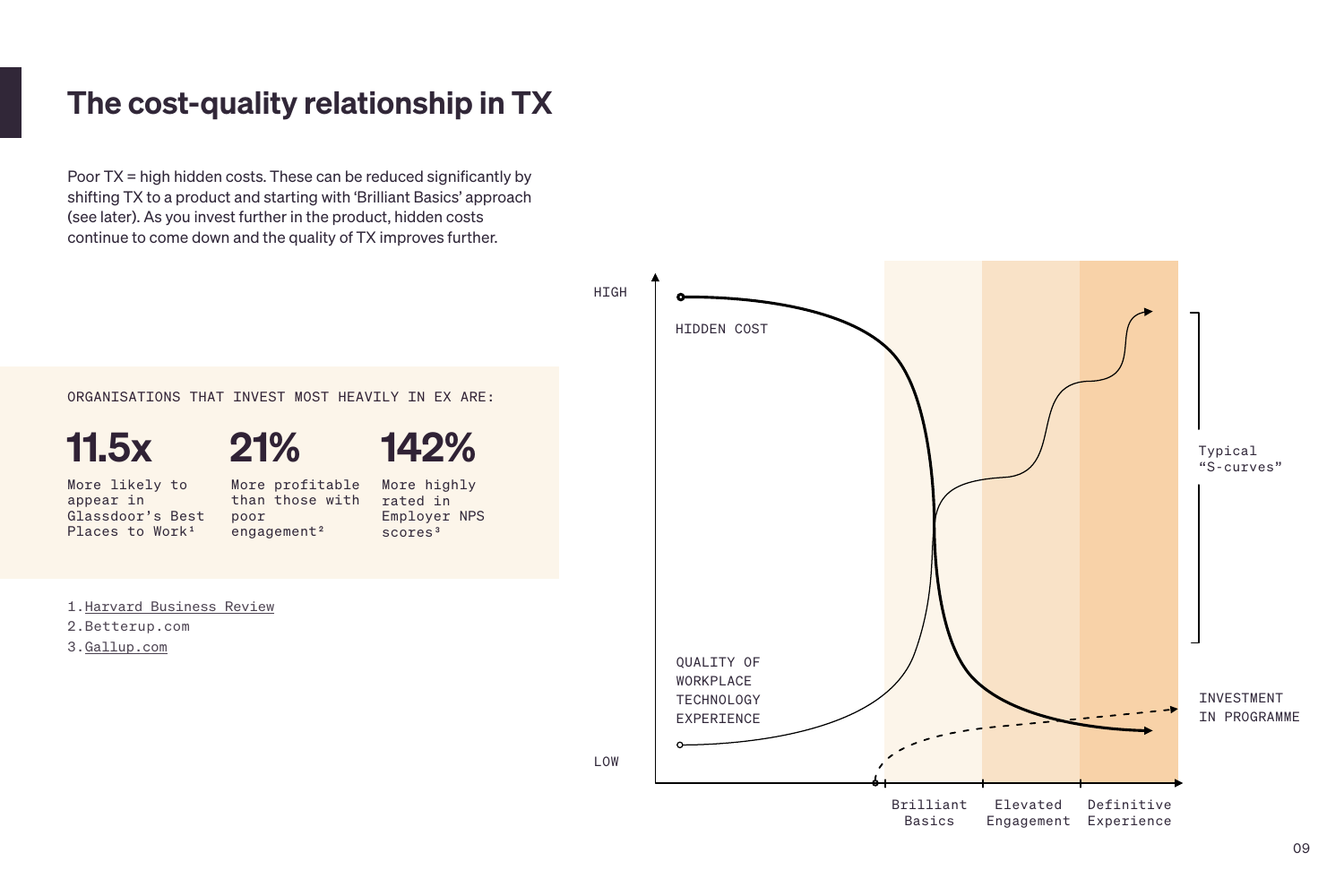# **Let's create a great TX**

We can help you transform how people experience technology in your organisation. Here's how…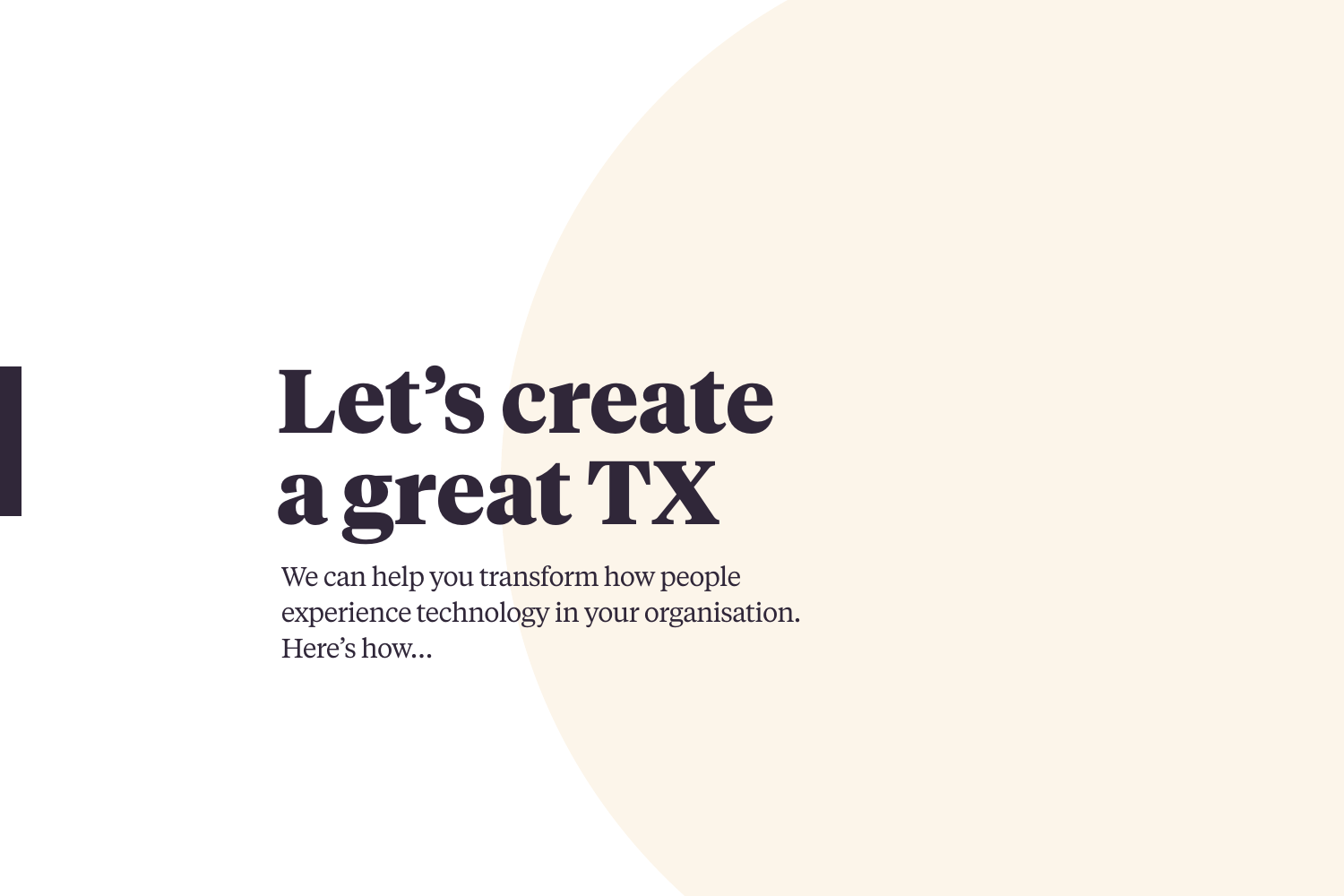## Foundation and principles

A great TX is built on strong foundations and a set of principles to guide progress.

#### **COMMITMENT**

*Secure a 'mandate for change' from leadership. This should include a minimum 'build to learn' investment that supports experimentation and PoC*

#### **ALIGNMENT**

*Take your lead from the business and communicate across it to address negative noise / promote coming change*

#### **AGREE THE OUTCOMES**

*Define the TX that might be delivered at each of the 'Three Horizons' (see dia). Identify how the hidden costs are reduced by reaching each horizon and how they might be measured. Be confident you have delivered on the first horizon before trying to do more*

#### **ORGANISE FOR SUCCESS**

*You're aiming to establish TX as a Product with a Product Owner and product team. In the initial learning stages, however, it's best to start lean, prove value and then build the team over time*

#### **PLAN, PRIORITISE, PROVE**

*Begin by addressing two or three things that deliver high impact improvements and measure the value delivered (reduction in hidden costs)*

#### **BUILD CUSTOMER TRUST AND CONFIDENCE**

*Build out the product step-by-step, continuing to experiment, listen, learn and adjust. Delighting the customer will earn their permission to do more*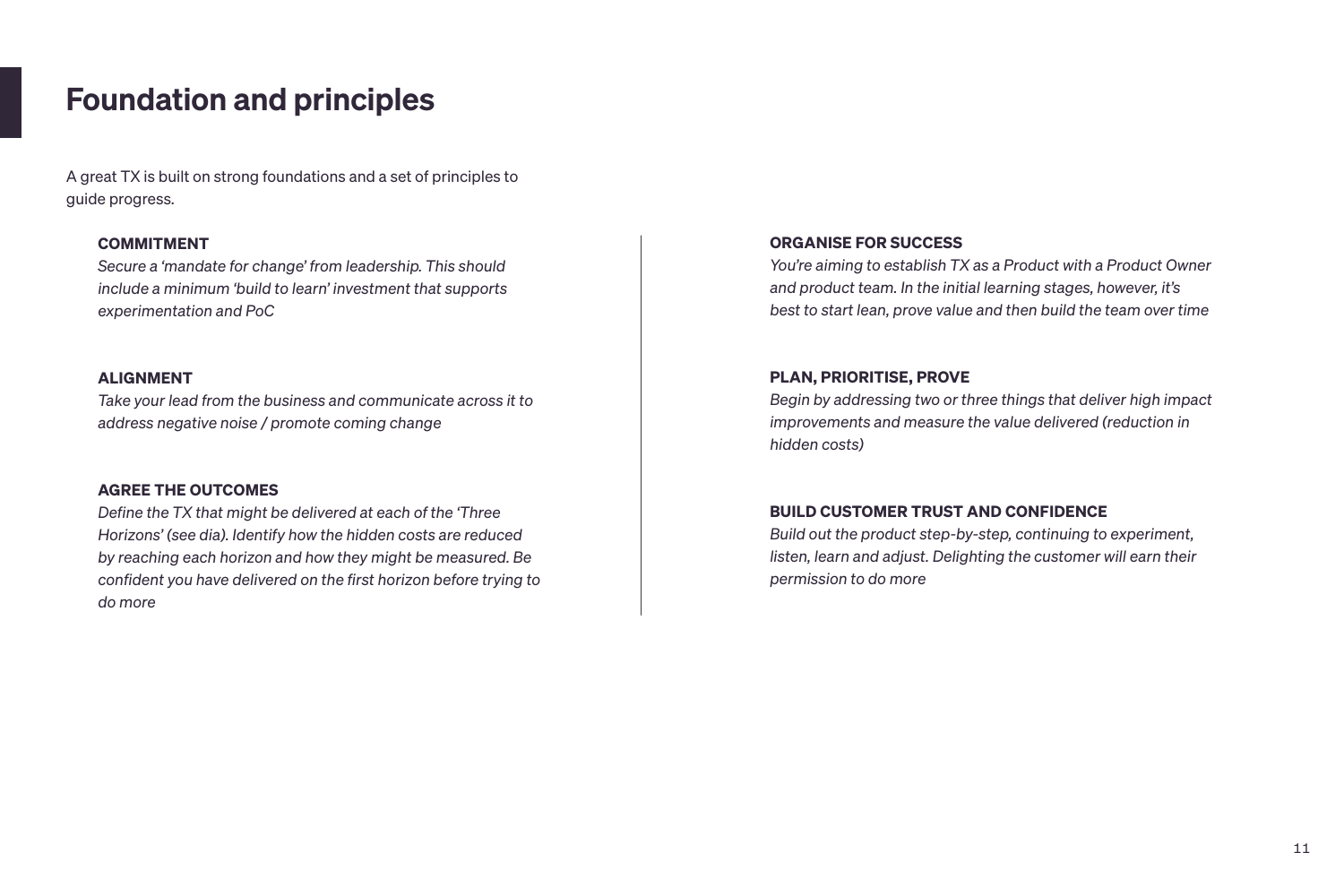## The Three Horizons of TX

The Horizons equate to three levels of outcome. How each outcome is defined and how the TX product is built out to reach each Horizon will be different for every organisation. The minimum goal for TX should be to reach 'Brilliant Basics'.

#### **Definitive Experience**

Create experiences that have a positive impact on your recruitment brand

#### **Elevated Engagement**

Focus on three or four experience – and engagement enablers. Double-down and invest

#### **Brilliant Basics**

Get the basics right, all the time. Earn the permission to do the 'cool stuff'

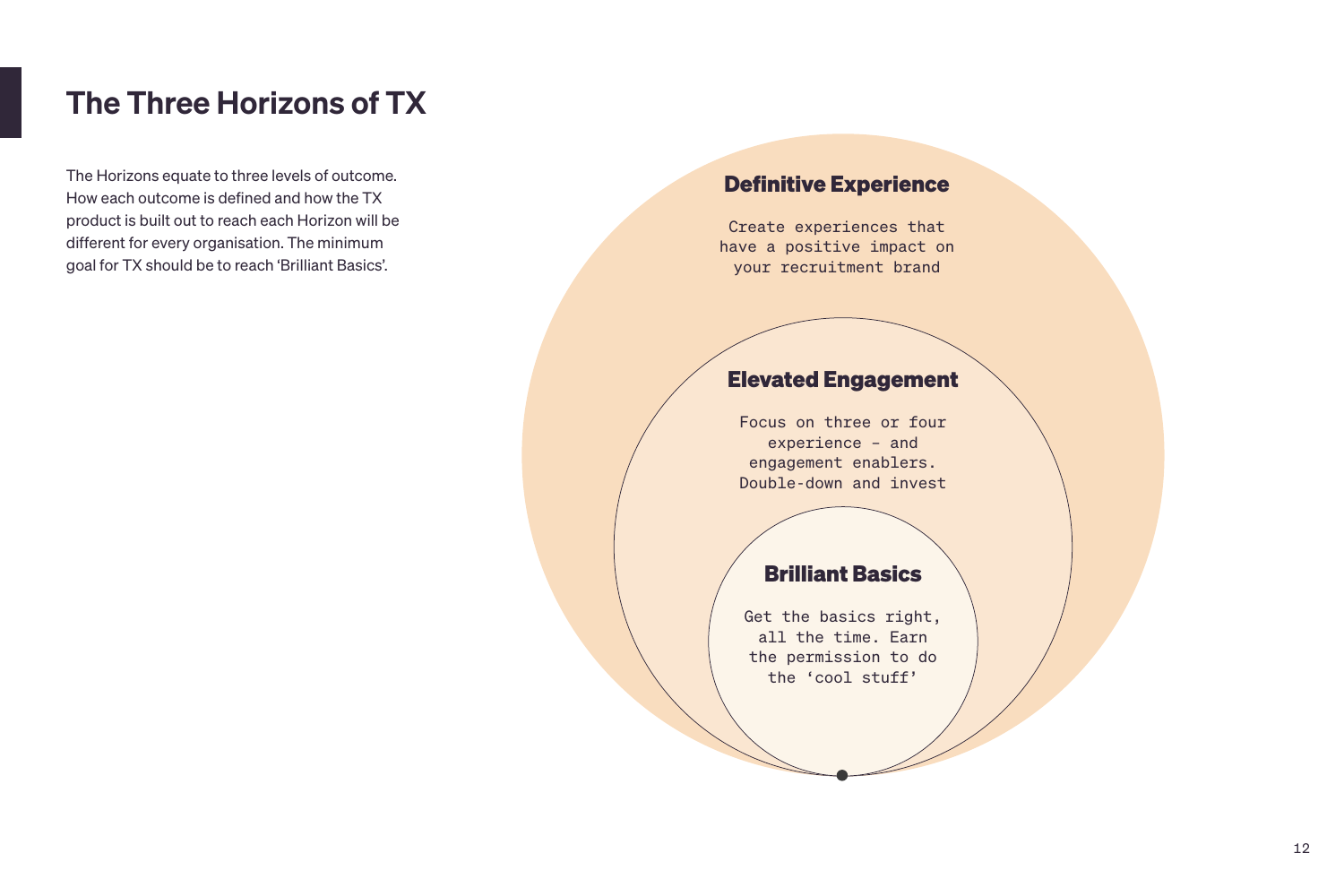## Getting started – our approach

#### **Discovery**

- Current TX of your teams
- Underlying organisational, structural and ownership issues
- **■** Underlying technical issues
- Obvious impacts and likely hidden costs

We work with you on a Discovery phase that uses questionnaires, interviews and workshops with teams and senior stakeholders to gain a better understanding of:

We'll give an executive presentation on our findings.

#### **Recommendations**

#### **DEFINING THE HORIZON OUTCOMES**

Based on the findings, we work with you to define and describe the outcomes that represent the 'Brilliant Basics' Horizon. We may also have early thoughts about the outcomes for the 'Elevated Engagement' and 'Definitive Experience' Horizons.

#### **IDENTIFYING THE INITIAL EXPERIMENTS**

The journey towards Brilliant Basics begins by identifying with you two or three high-impact initiatives that might be delivered. These will be considered and scoped with reference to:

- Required investment
- Time to completion
- Ability to deliver with a lean team structure
- Tech spend (if any)
- Ability to provide a positive proof of concept
- Evaluation of the reduction in hidden cost
- **■** Bench-markability
- Distance of travel towards reaching the 'Brilliant Basics' Horizon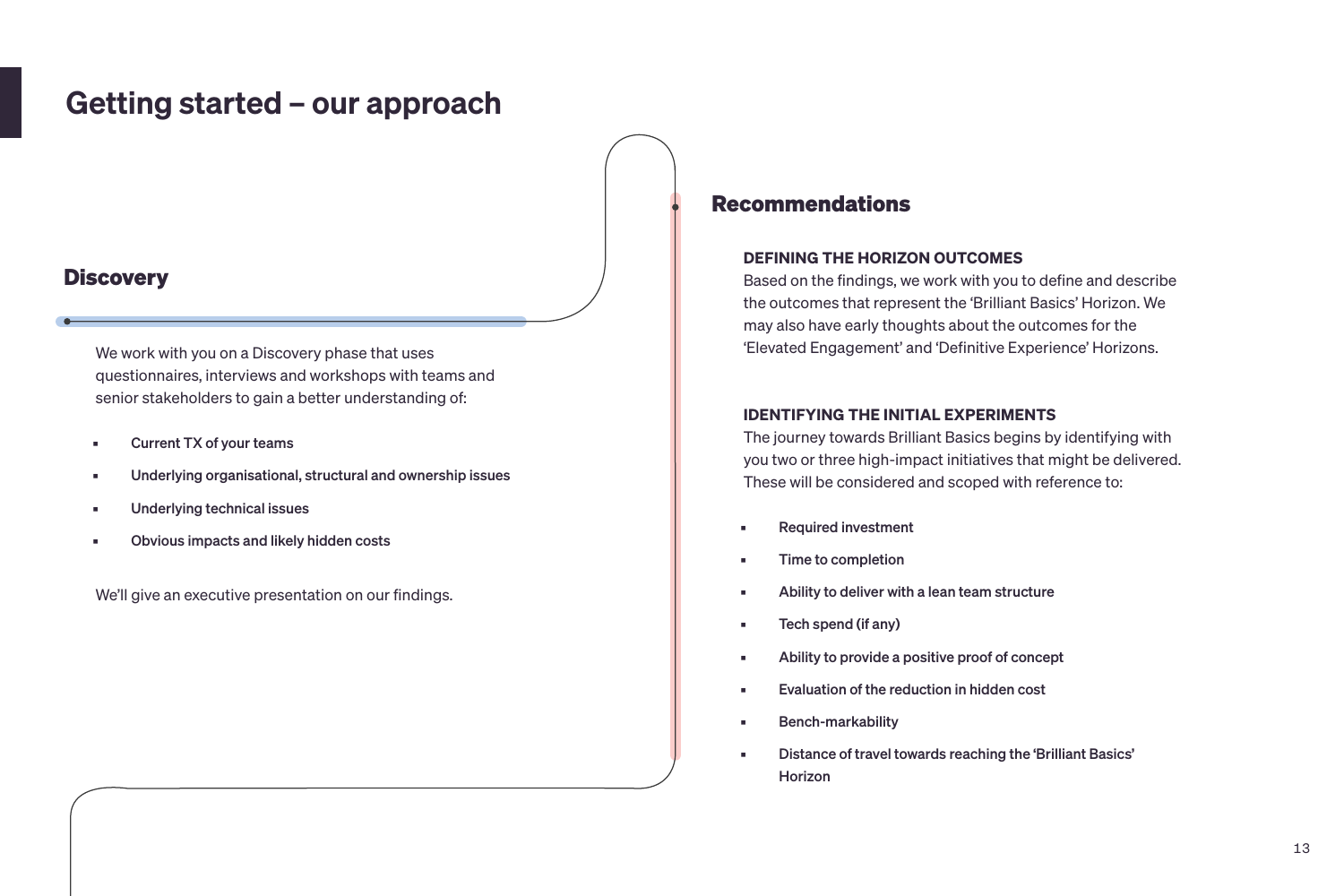#### **Implementation**

With a commitment from senior leaders we help you:

- **EXECT:** Identify a Product Owner and other key stakeholders who need to be involved
- Build the leanest, most appropriate team to deliver the experiment
- Work with the PO and team to define the programmes of work
- **Establish the metrics / qualitative measures that prove a move from Current to Target states**
- **EXECOMMUNICATE With the business to tell them what's happening and what we've done, what we're** doing and what we're going to do next

#### **Building on success**

A positive result with the experimental initiatives should be the proof you need to continue investing and building the TX further to reach Brilliant Basics.

We can help you work out those next steps – understanding what customers want next, building a lean portfolio of work, growing the product team to deliver, continuing to communicate positively and measuring the reduction in costs along the way.

#### **Beyond Brilliant Basics**

We're convinced that reaching 'Brilliant Basics' is within reach of any organisation and will more than pay for itself (in so many ways). Once you've achieved that Horizon, the shifts required to reach 'Elevated Engagement' and 'Definitive Experience' will be better understood, easier to navigate, faster to deliver and with reduced costs. You'll have a product team that's super-engaged in delighting their internal customers – and you'll be trusted to deliver the continuous improvement of the TX.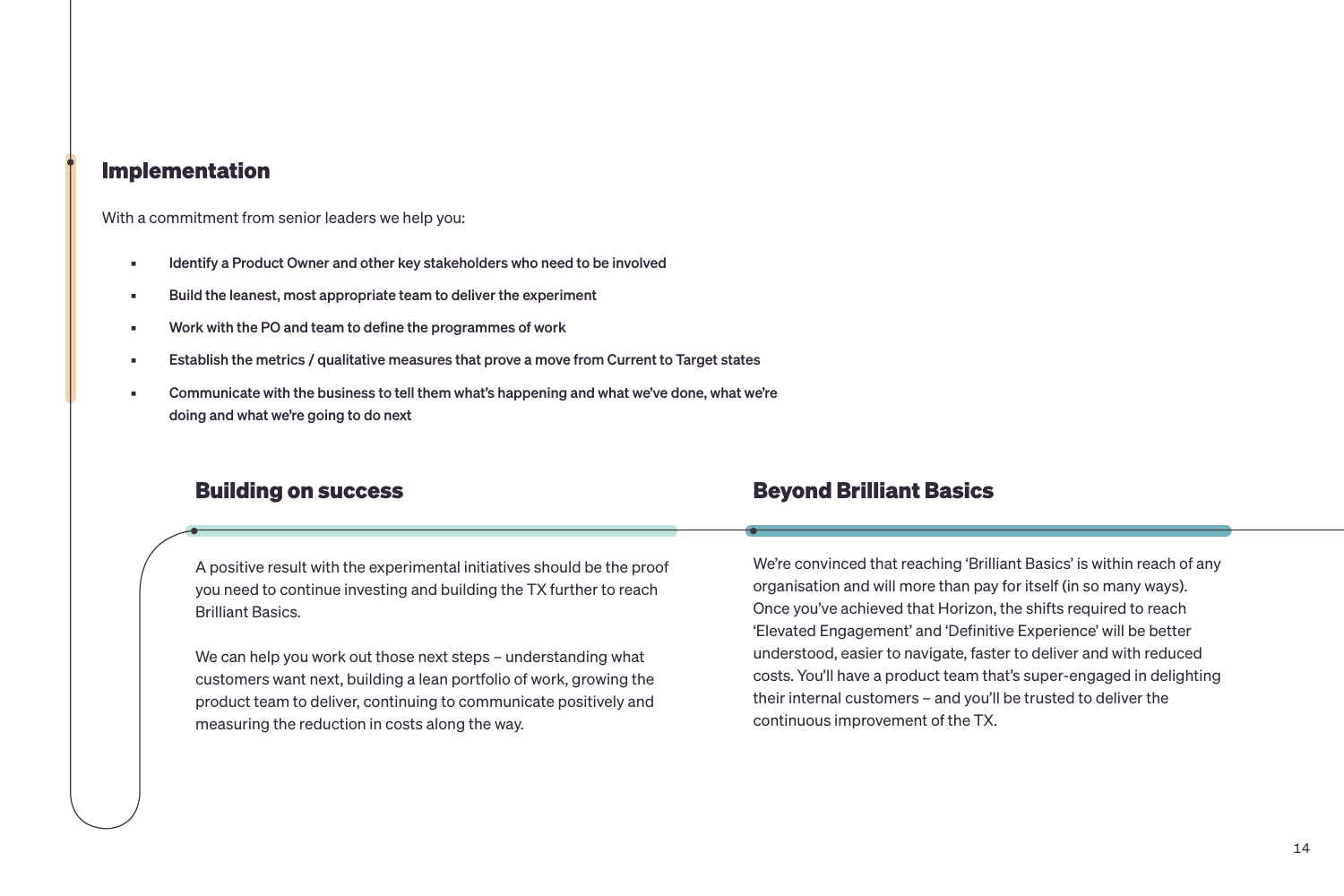# Why choose HYPR?

Our Technology Experience service is led by Principal Consultant Jeff Gibson. Jeff has held senior experience positions in progressive organisations, including Head of Employee Experience at ANZ and over 10 years' services and workplace leadership at Air NZ, Fonterra and DXC.

In addition to his specialisms in Technology Experience, Jeff is an expert product manager, Certified SAFe®5 SPC Trainer, a certified Tasktop Value Stream Management and Tasktop VIZ Professional and the leading NZ ServiceNow consultant.

Above all, Jeff is truly passionate about improving people's working lives. His technical, product management, training and employee experience skills make him uniquely qualified to help you transform the TX for your teams.

**Call Jeff on +64 21 748 466 Or mail him at [jeff@hypr.nz](mailto:jeff@hypr.nz)**